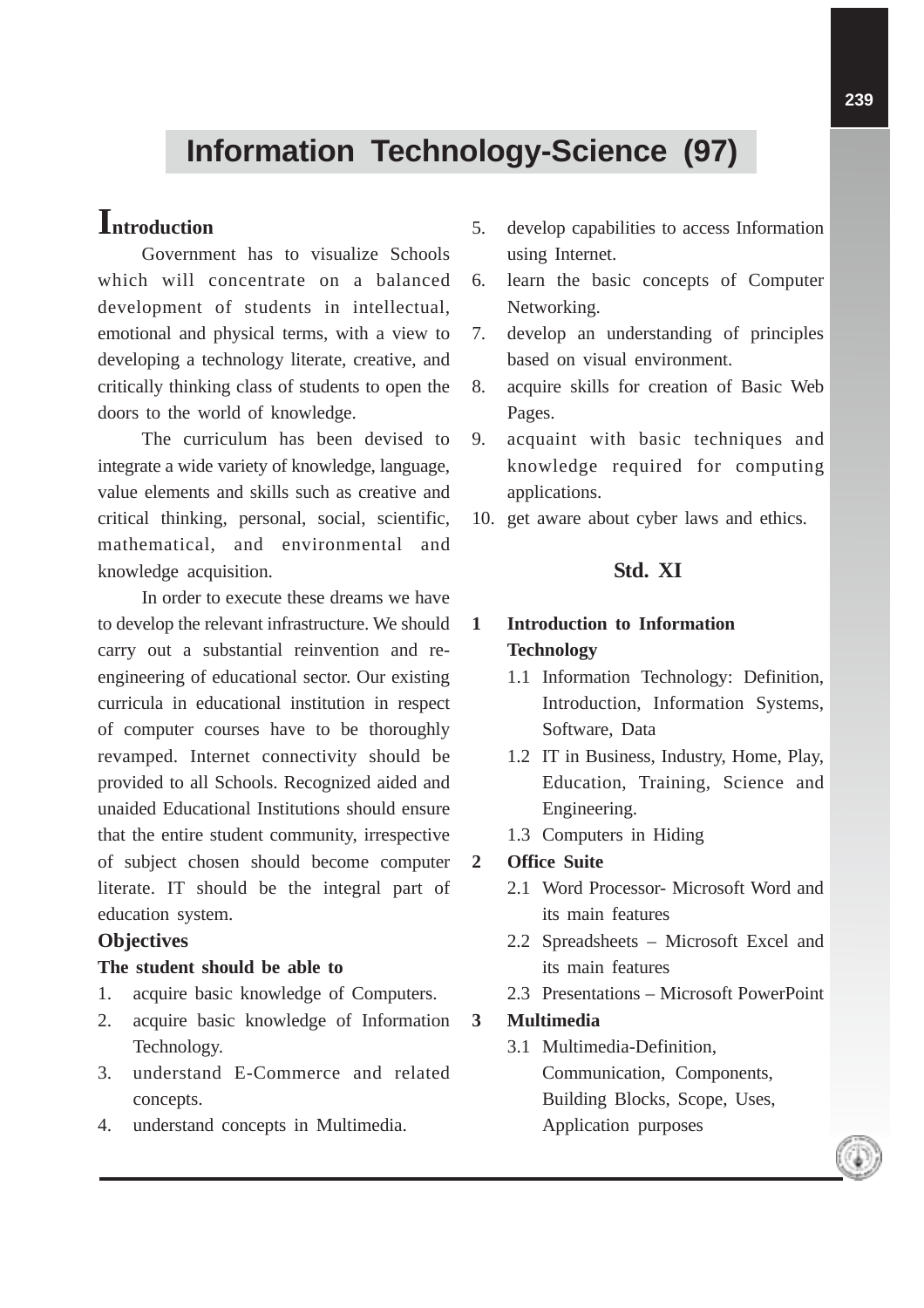- 3.2 Overview of Computer Images
- 3.3 Digital Audio
- 3.4 Overview of Video
- 3.5 Flash Overview and Introduction
- 3.6 Multimedia Design and Future **Directions**
- **4 Web Browsers, E-mail Clients and Messenger Utilities**
	- 4.1 Overview, Working of the Internet and WWW
	- 4.2 Role of Web Servers, Clients
	- 4.3 Web Browsers and their use, Popular Web Browsers
	- 4.4 E-Mail Servers and Protocols
	- 4.5 E-mail Clients and Web Based Mail Access using Browser
	- 4.6 Messenger Services and Clients
	- 4.7 FTP

### **5 Introduction to Networking**

- 5.1 Communication and Network Technologies
- 5.2 Internet, Network Communication and Protocols
- 5.3 Transmission Media, Communication over Wires and Cables, Wireless Communication and Standards
- 5.4 Network Architecture, Relationships and Features
- 5.5 Cable Topologies
- 5.6 Network Hardware

#### **6 Visual Basic.net**

- 6.1 Introduction to .NET framework
- 6.2 Introduction to the Visual Studio/ Visual Basic IDE
- 6.3 Console and Windows applications
- 6.4 Introduction to Visual Basic.net Syntax
- 6.5 Selection and Iteration Statements
- 6.6 Arrays and enumerations
- 6.7 Introduction to Windows forms, MessageBox and InputBox
- 6.8 Handling keyboard and mouse events
- 6.9 The Control Class Controls
- 6.10 Library functions
- 6.11 Simple programs based on all the above

### **7 HTML**

- 7.1 Uses, Features, Properties and Limitations.
- 7.2 Tags and Attributes, Basic Tags Paragraph and Heading Tags, Comments
- 7.3 Ordered and Unordered Lists and Related Tags, Nested Lists
- 7.4 Anchor Tag and Hyperlinks in HTML
- 7.5 Division and Physical Style Tags, working with Fonts, font types, sizes and colours.
- 7.6 Body background colour, text colour and hyperlink colours, Pre-formatting, Line Break, and Horizontal Rules, Displaying special characters in **HTML**
- 7.7 Images in HTML, related tags and attributes, features of BMP, JPG and GIF Raster image formats.
- 7.8 Tables in HTML and related tags.
- 7.9 Marquee
- 7.10 Java Applets

#### **8 Introduction to JavaScript**

- 8.1 Limitations of plain HTML
- 8.2 Difference between Java and JavaScript, JavaScript as a scripting language
- 8.3 JavaScript Basic Syntax
- 8.4 Insertion of JavaScript in HTML
- 8.5 JavaScript built-in function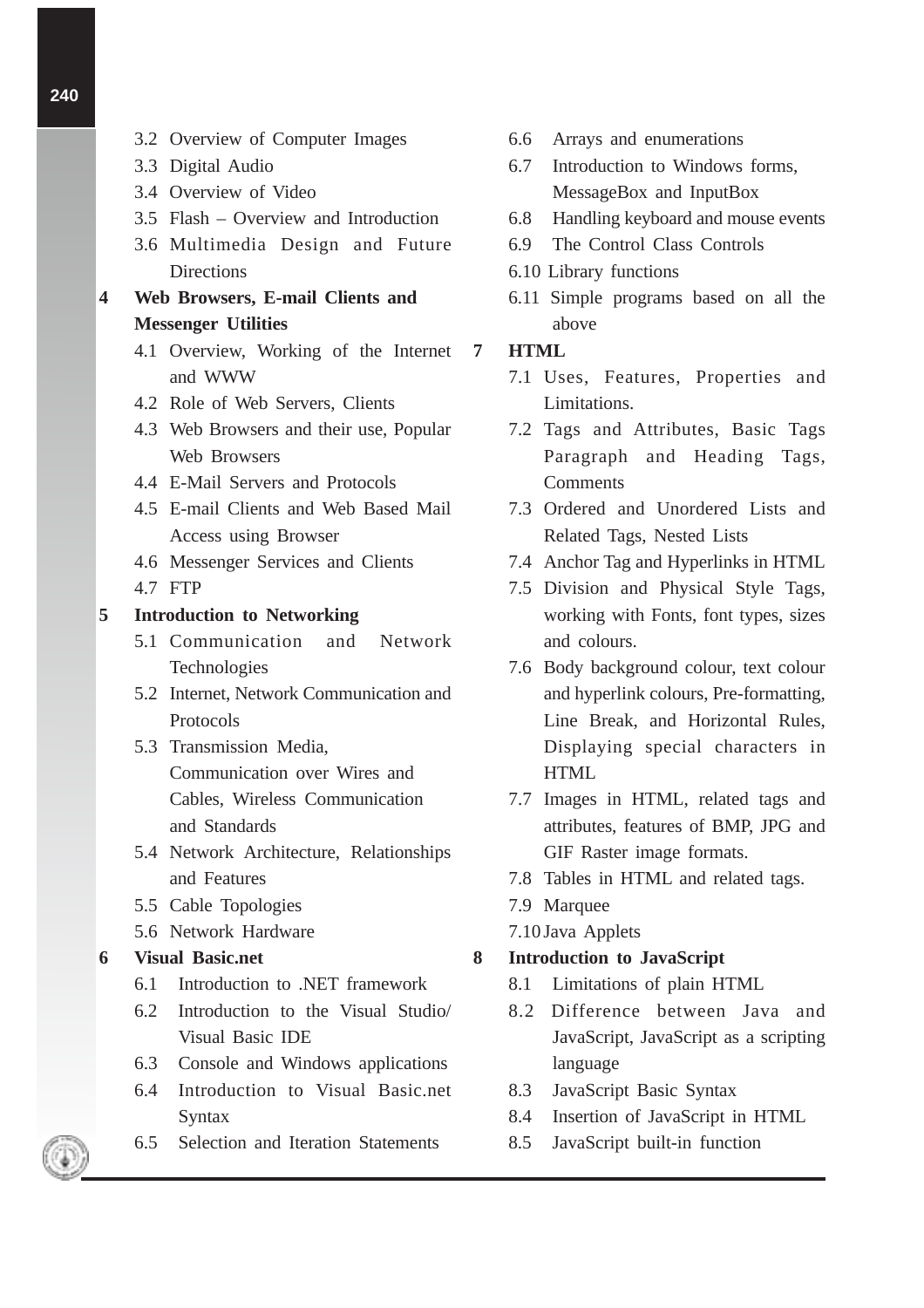- 8.6 Selection and Iteration in JavaScript.
- 8.7 Built in Object Properties and methods related to Array
- 8.8 Strings Math and Date
- 8.9 Simple HTML programs using JavaScript

#### **Std. XI**

#### **Practical List**

- 1. Identification of Computer Systems and understanding LAB setup.
- 2. Exercise on Windows, Start Menu and Accessories.
- 3. Creating Documents, page formatting, use of fonts and colour and printing using Word
- 4. Mail merge and envelope printing using Word
- 5. Study of Spreadsheet using Excel
- 6. Microsoft Access: Creation of a Simple Table having at least 8 different types of fields and creation of Form to fill up data in the same.
- 7. Practical on simple Flash based animation
- 8. Study of a Web Browser for browsing different websites
- 9. Acquisition of e-mail ID on free webbased e-mail servers; sending and receiving emails with and without attachments.
- 10. Study and use of search engines and messengers.
- 11. Downloading and saving Web page content and images as files.
- 12. Simple Visual Basic. NET Program using Toolbox
- 13. Use of built in functions and event driven programming in Visual Basic. NET
- 14. Create a simple WEB page using basic

HTML tags.

- 15. Creation of WEB page containing graphics and table.
- 16. Use of Hyperlinks on WEB pages.
- 17. Simple Practical in JavaScript using Selection Structure
- 18. Simple Practical in JavaScript using Iteration Structures
- 19. Simple exercise in JavaScript– to create an interactive Web Page using JavaScript.

#### **Std. XII**

#### **1 Web Publishing**

- 1.1 HTML Page Frames
- 1.2 Image Mapping
- 1.3 Forms and Form Objects
- 1.4 Inserting Sound and Video
- 1.5 Use of Unicode and Indian Language Fonts
- 1.6 Cross-Browser Testing
- 1.7 Introduction to CSS
- 1.8 Web Server

#### **2 Cyber Laws and Ethics**

- 2.1 Moral, Ethics and Law
- 2.2 Ethics Culture and ethics for computer users, professionals and business
- 2.3 Information Service
- 2.4 Code and guidelines of ethics
- 2.5 Introduction to cyber laws and IT Act of India 2000
- 2.6 Digital Signature, Electronic Records-Attribution, acknowledgement and dispatch.
- 2.7 Ten Commandments of Computing
- 2.8 Security, Privacy and Control.
- 2.9 Intellectual Property Rights

#### **3 E-Commerce**

- 3.1 Electronic Commerce-Scope, **Definition**
-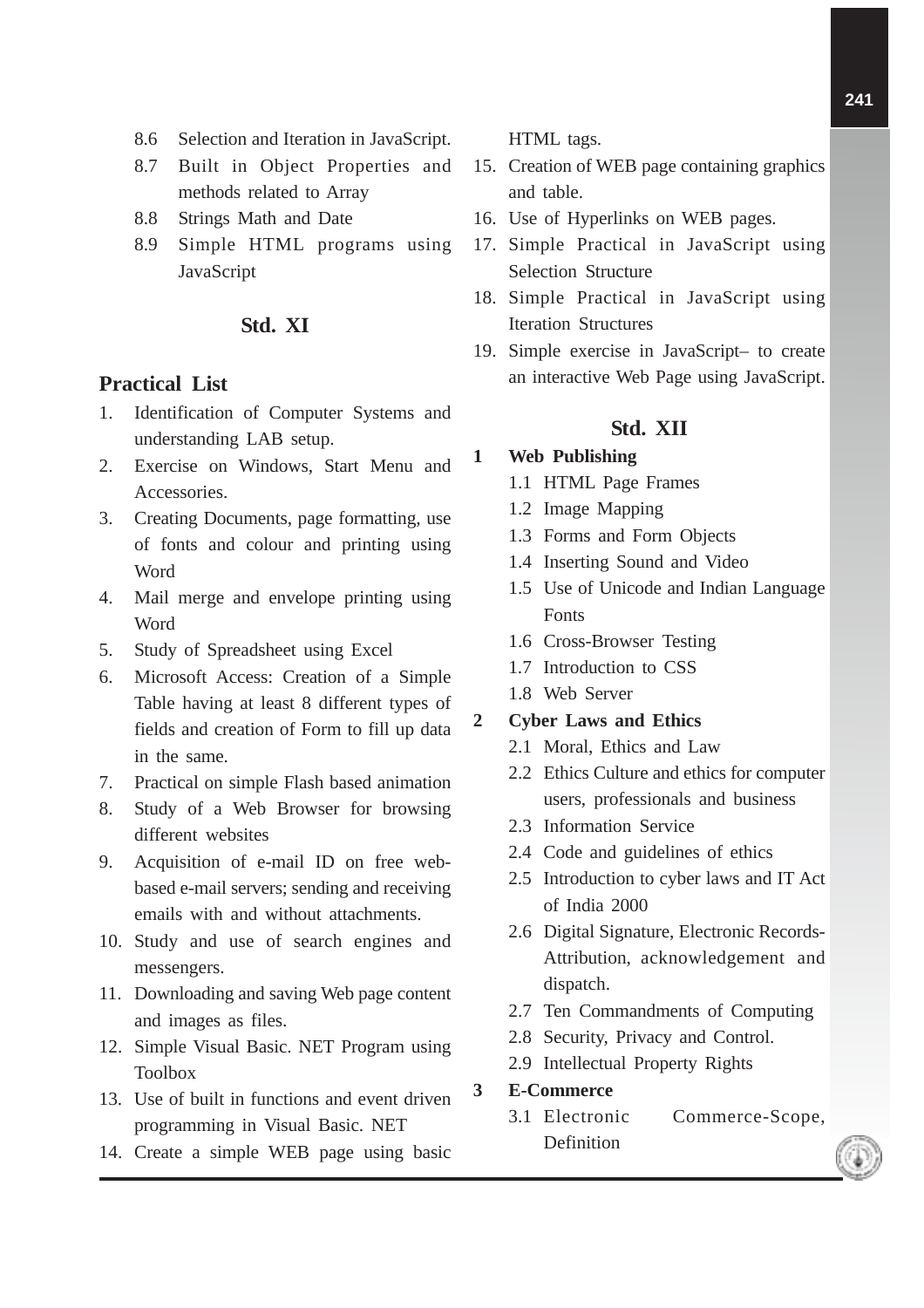- 3.2 Trade Cycle
- 3.3 Electronic market Usage, Advantages and Disadvantages, Future
- 3.4 Electronic Data Interchange-Definition, Benefits
- 3.5 Internet Commerce, e-Commerce in Perspective
- 3.6 EDI Security

#### **4 Client Side Scripting using JavaScript**

- 4.1 Difference in Client and Server Side Scripting
- 4.2 JavaScript as universal Client Side scripting language.
- 4.3 The Document Object Model
- 4.4 JavaScript events and event handling
- 4.5 Simple JavaScript programs

#### **5 ASP.NET (using Visual Basic.NET)**

- 5.1 Introduction and Use of Web Applications, introduction to .net framework
- 5.2 Introduction to ASP.net
- 5.3 Introduction to the Visual Studio 2008/ 2010 IDE and Source View Control **Class**
- 5.4 Web Server Controls
- 5.5 HTML Server Controls
- 5.6 Validation Server Controls
- 5.7 Components and Applications
- 5.8 Introduction to Applications and State Management.
- **6 Database Concepts and interaction with ASP.NET**
	- 6.1 Microsoft Access Table Relationships, Queries and Query types
	- 6.2 Introduction to Reports
- 6.3 Introduction to SQL and comparison with Access.
- 6.4 Introduction to data Access with ASP.NET
- 6.5 Connected Data Access and Disconnected Data Architecture, ADO.NET Objects
- 6.6 The AccessDataSource Control, its properties and use.

#### **Std. XII - Practical List**

- 1. Creation of a Website
- 2. Creation of a Website with Frames and **CSS**
- 3. Hyperlinks on a Web Page using Client Side Image Mapping
- 4. Hyperlinks on a Web Page using Server Side Image Mapping
- 5. Use of Audio and Animation on Web Pages
- 6. Use of Video on Web Pages
- 7. Creation and Publishing a Website using **FTP**
- 8. Cross Browser Testing and Differences in Rendering
- 9. Creation of Webpage in Devnagri Script (Marathi or Hindi) using UNICODE. Use MS-Word with BarahaIME and Save as html
- 10. ASP.NET code to display a report of client IP Address, Browser etc.
- 11. ASP.NET code to display Server Side Time along with client-side script to display Client Side Time.
- 12. ASP.NET code to calculate the number of days a person has lived on basis of the Date of Birth/the number of days left before the next occurrence of select dates